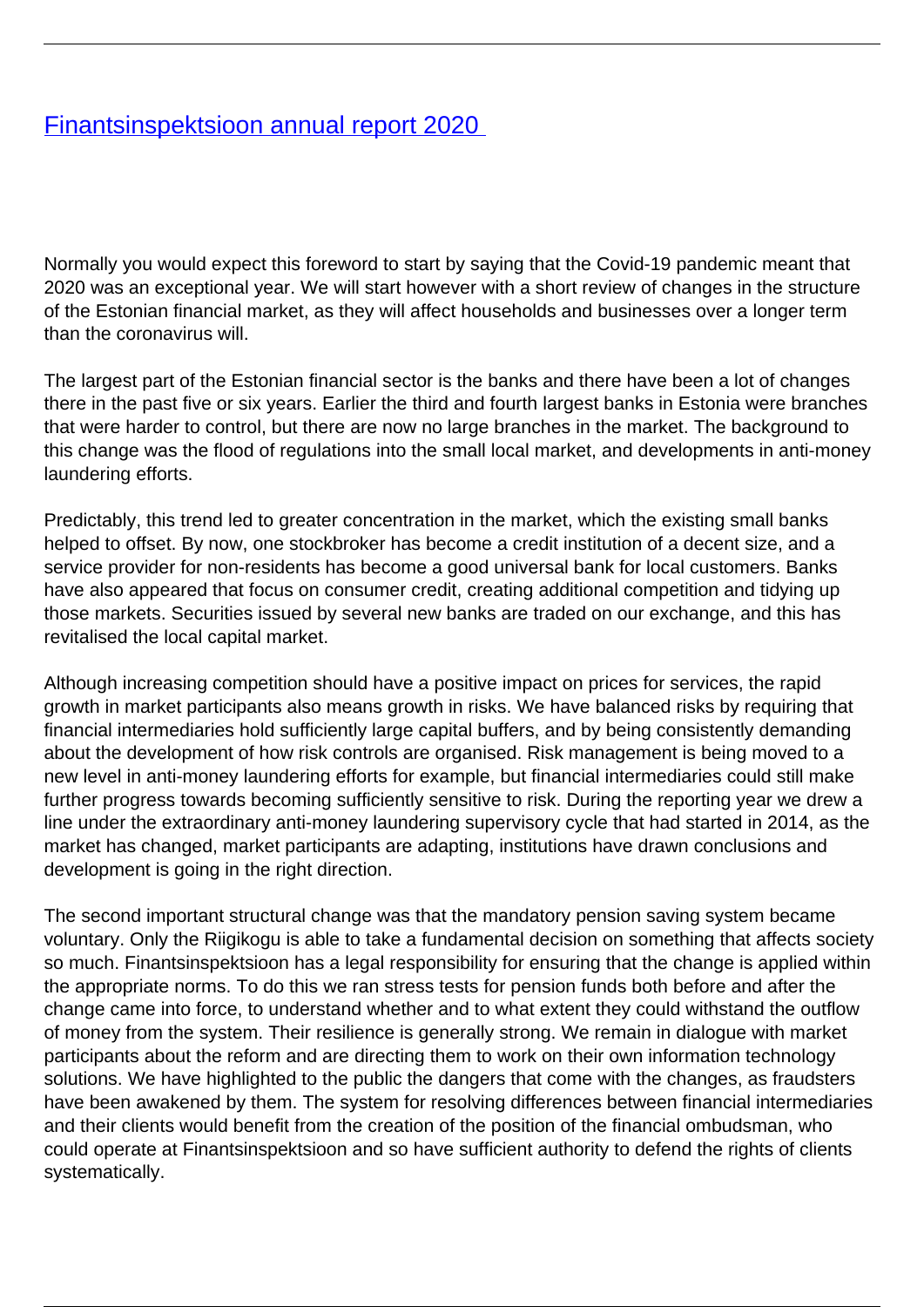Evidently the coronavirus was the main actor on the negative side in the financial markets in 2020. The initial scenarios for the devastating impact the virus would have in the financial sector were not realised, but Covid-19 still posed two main types of risk for the financial supervisor. The first risk was one that could materialise quickly and was the operational risk that illness could leave financial intermediaries unable to provide services, worsening the stagnation in the economy and in the worst case causing public panic. The Estonian financial sector managed this operational risk very well during the crisis. Their starting position for doing this was good, as financial supervision has over the years consistently required the large market participants to have recovery plans and to test them, and has monitored those plans. The Covid-19 pandemic turned those exercises into a reality.

The second serious risk was credit risk. Negative developments mean that people and businesses are no longer able to meet their loan obligations and so credit losses occur, which in the worst case could leave banks insolvent and depositors losing more funds than the Guarantee Fund could cover. The biggest capital buffers of the banks in Estonia are made up of accumulated profit. This meant it was reasonable to freeze the existing profit buffers immediately to preserve the capacity of the banks to bear credit losses. Finantsinspektsioon also started a discussion about this with colleagues in Frankfurt and Stockholm, as that is where the authorities that supervise the largest banks in Estonia are based. The outcome was an agreement that was later reached throughout the whole European Union that banks would not pay out profits from the start of the pandemic in 2020.

We also worked on compliance with obligations to allow borrowers who were facing difficulties to postpone their repayments temporarily, while at the same time offering some relief to the banks to encourage them to allow these postponements. The majority of financial supervisors in the European Union had similar thoughts and plans, and so a single framework for payment moratoriums was introduced. On this basis the banks in Estonia agreed on a payment moratorium in spring 2020, following the single conditions set by the financial supervisor.

The internal organisation of work in Finantsinspektsioon was reformed during the reporting year. To achieve a better scale effect we joined together the crisis resolution function of Finantsinspektsioon with the Guarantee Fund. To make better use of our skills and knowledge, make management more efficient, and freshen up our perspectives, we rotated the areas of responsibility of the management board and made our structural units more uniform and smaller. The unexpected outbreak of the Covid-19 pandemic brought remote working to Finantsinspektsioon, which we had earlier prepared for and so were able to introduce smoothly. Remote working led to the planned transition to mobile working spaces, where the working tools of Finantsinspektsioon allow staff to be mobile.

The main challenges for Finantsinspektsioon in 2021 will come from the coronavirus crisis, the reform of the mandatory pension system, and the opinions of foreign assessors on the anti-money laundering capacity of Estonia. In addition, we are working towards our strategic priorities of helping the state to establish a framework for administrative sanctions and the institution of a financial ombudsman, mapping regulatory barriers to innovation in the financial sector, and moving towards a more generalised supervisory model based on IT solutions.

We will continue in 2021 to be certain, professional and open-minded in dealing with more than 200 subjects of financial supervision and the application of some 600 legal acts. Finally, we thank all the staff of Finantsinspektsioon and all our other colleagues, subjects of financial supervision and other partners who have helped to keep the financial markets in Estonia operating stably and honestly!

## **The pdf-version of the annual report**